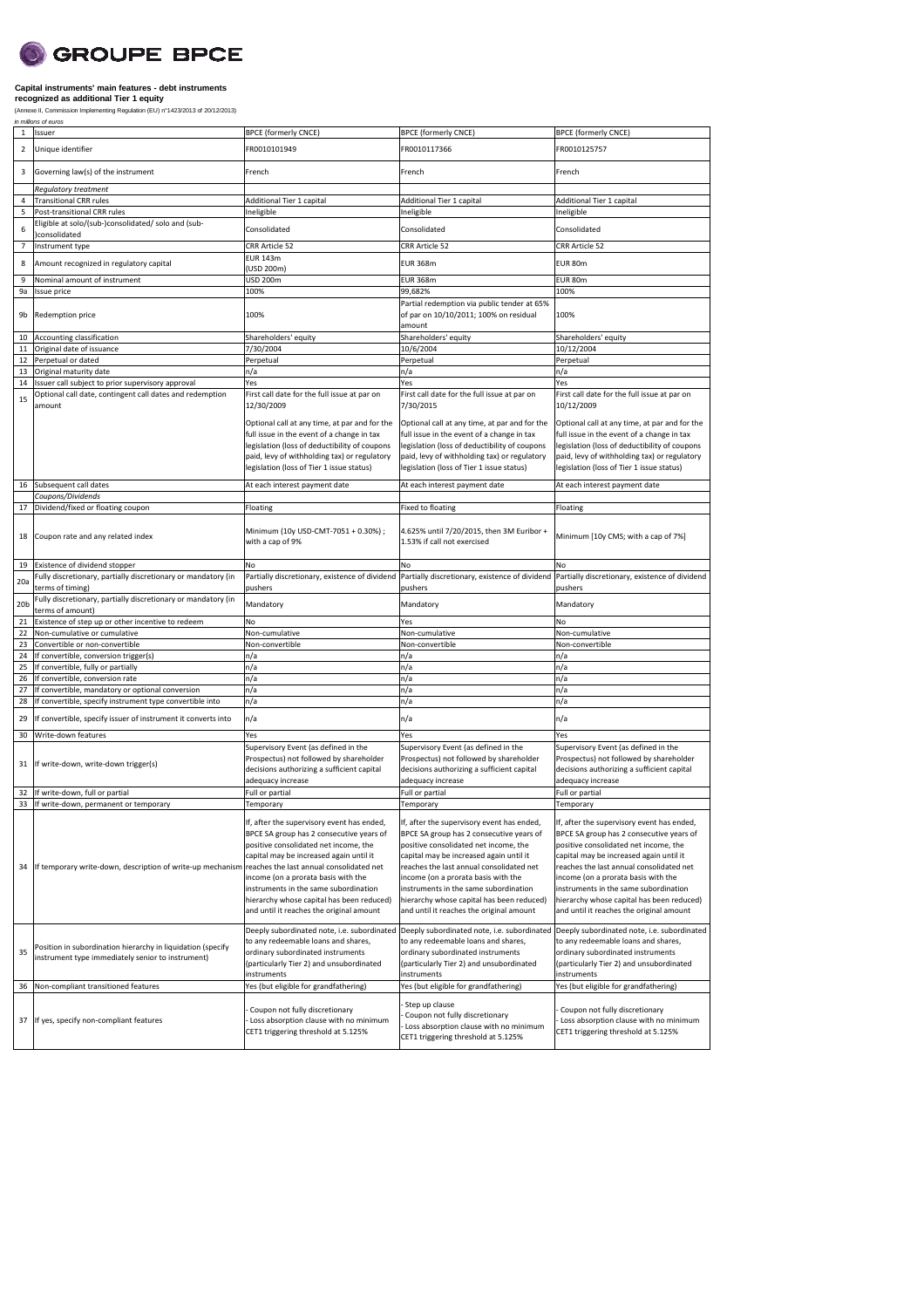# **SCROUPE BPCE**

#### **Capital instruments' main features - debt instruments recognized as additional Tier 1 equity**

(Annexe II, Commission Implementing Regulation (EU) n°1423/2013 of 20/12/2013)<br>*in millions of euros* 

| $\mathbf{1}$    | Issuer                                                                                                           | NATIXIS (formerly NBP)                                                                                                                                                                                                                                             | <b>BPCE (formerly CNCE)</b>                                                                                                                                                                                                                                                                                                                                                                                  | <b>BPCE (formerly CNCE)</b>                                                                                                                                                                                                                                                                                                                                                                                  |
|-----------------|------------------------------------------------------------------------------------------------------------------|--------------------------------------------------------------------------------------------------------------------------------------------------------------------------------------------------------------------------------------------------------------------|--------------------------------------------------------------------------------------------------------------------------------------------------------------------------------------------------------------------------------------------------------------------------------------------------------------------------------------------------------------------------------------------------------------|--------------------------------------------------------------------------------------------------------------------------------------------------------------------------------------------------------------------------------------------------------------------------------------------------------------------------------------------------------------------------------------------------------------|
| 2               | Unique identifier                                                                                                | FR0010154278                                                                                                                                                                                                                                                       | FR0010279208                                                                                                                                                                                                                                                                                                                                                                                                 | FR0010279273                                                                                                                                                                                                                                                                                                                                                                                                 |
| 3               | Governing law(s) of the instrument                                                                               | French                                                                                                                                                                                                                                                             | French                                                                                                                                                                                                                                                                                                                                                                                                       | French                                                                                                                                                                                                                                                                                                                                                                                                       |
| $\sqrt{4}$      | Regulatory treatment<br><b>Transitional CRR rules</b>                                                            | Additional Tier 1 capital                                                                                                                                                                                                                                          | Additional Tier 1 capital                                                                                                                                                                                                                                                                                                                                                                                    | Additional Tier 1 capital                                                                                                                                                                                                                                                                                                                                                                                    |
| 5               | Post-transitional CRR rules                                                                                      | Ineligible                                                                                                                                                                                                                                                         | Ineligible                                                                                                                                                                                                                                                                                                                                                                                                   | Ineligible                                                                                                                                                                                                                                                                                                                                                                                                   |
| 6               | Eligible at solo/(sub-)consolidated/ solo and (sub-<br>consolidated                                              | Consolidated                                                                                                                                                                                                                                                       | Consolidated                                                                                                                                                                                                                                                                                                                                                                                                 | Consolidated                                                                                                                                                                                                                                                                                                                                                                                                 |
|                 |                                                                                                                  |                                                                                                                                                                                                                                                                    |                                                                                                                                                                                                                                                                                                                                                                                                              |                                                                                                                                                                                                                                                                                                                                                                                                              |
| $\overline{7}$  | Instrument type                                                                                                  | CRR Article 52                                                                                                                                                                                                                                                     | CRR Article 52<br><b>EUR 214m</b>                                                                                                                                                                                                                                                                                                                                                                            | CRR Article 52                                                                                                                                                                                                                                                                                                                                                                                               |
| 8               | Amount recognized in regulatory capital                                                                          | <b>EUR 156m</b>                                                                                                                                                                                                                                                    | (USD 300m)                                                                                                                                                                                                                                                                                                                                                                                                   | <b>EUR 350m</b>                                                                                                                                                                                                                                                                                                                                                                                              |
| 9               | Nominal amount of instrument                                                                                     | <b>EUR 156m</b>                                                                                                                                                                                                                                                    | <b>USD 300m</b>                                                                                                                                                                                                                                                                                                                                                                                              | <b>EUR 350m</b>                                                                                                                                                                                                                                                                                                                                                                                              |
| 9a<br>9b        | Issue price<br>Redemption price                                                                                  | 100%<br>100%                                                                                                                                                                                                                                                       | 100%<br>100%                                                                                                                                                                                                                                                                                                                                                                                                 | 99,922%<br>100%                                                                                                                                                                                                                                                                                                                                                                                              |
| 10              | Accounting classification                                                                                        | Shareholders' equity                                                                                                                                                                                                                                               | Shareholders' equity                                                                                                                                                                                                                                                                                                                                                                                         | Shareholders' equity                                                                                                                                                                                                                                                                                                                                                                                         |
| 11              | Original date of issuance                                                                                        | 1/25/2005                                                                                                                                                                                                                                                          | 1/27/2006                                                                                                                                                                                                                                                                                                                                                                                                    | 2/1/2006                                                                                                                                                                                                                                                                                                                                                                                                     |
| 12              | Perpetual or dated                                                                                               | Perpetual                                                                                                                                                                                                                                                          | Perpetual                                                                                                                                                                                                                                                                                                                                                                                                    | Perpetual                                                                                                                                                                                                                                                                                                                                                                                                    |
| 13              | Original maturity date                                                                                           | n/a                                                                                                                                                                                                                                                                | n/a                                                                                                                                                                                                                                                                                                                                                                                                          | n/a                                                                                                                                                                                                                                                                                                                                                                                                          |
| 14              | Issuer call subject to prior supervisory approval                                                                | yes                                                                                                                                                                                                                                                                | Yes                                                                                                                                                                                                                                                                                                                                                                                                          | Yes                                                                                                                                                                                                                                                                                                                                                                                                          |
| 15              | Optional call date, contingent call dates and redemption<br>amount                                               | Call date for the full issue at par on<br>1/25/2010                                                                                                                                                                                                                | First call date for the full issue at par on<br>1/27/2012                                                                                                                                                                                                                                                                                                                                                    | First call date for the full issue at par on<br>2/1/2016                                                                                                                                                                                                                                                                                                                                                     |
|                 |                                                                                                                  | Optional call at any time, at par and for the<br>full issue in the event of a change in tax<br>legislation (loss of deductibility of coupons<br>paid, levy of withholding tax) or regulatory<br>legislation (loss of Tier 1 issue status)                          | Optional call at any time, at par and for the<br>full issue in the event of a change in tax<br>legislation (loss of deductibility of coupons<br>paid, levy of withholding tax) or regulatory<br>legislation (loss of Tier 1 issue status)                                                                                                                                                                    | Optional call at any time, at par and for the<br>full issue in the event of a change in tax<br>legislation (loss of deductibility of coupons<br>paid, levy of withholding tax) or regulatory<br>legislation (loss of Tier 1 issue status)                                                                                                                                                                    |
| 16              | Subsequent call dates                                                                                            | At each interest payment date                                                                                                                                                                                                                                      | At each interest payment date                                                                                                                                                                                                                                                                                                                                                                                | At each interest payment date                                                                                                                                                                                                                                                                                                                                                                                |
|                 | Coupons/Dividends                                                                                                |                                                                                                                                                                                                                                                                    |                                                                                                                                                                                                                                                                                                                                                                                                              |                                                                                                                                                                                                                                                                                                                                                                                                              |
| 17<br>18        | Dividend/fixed or floating coupon<br>Coupon rate and any related index                                           | Floating<br>10y CMS+1% but with a minimum of 3.75%<br>and maximum of six times the difference<br>between 10Y CMS and 2y CMS                                                                                                                                        | Fixed<br>6,75%                                                                                                                                                                                                                                                                                                                                                                                               | Fixed to floating<br>4.75% until 2/1/2016, then 3M Euribor +<br>1.35% if call not exercised                                                                                                                                                                                                                                                                                                                  |
|                 |                                                                                                                  |                                                                                                                                                                                                                                                                    |                                                                                                                                                                                                                                                                                                                                                                                                              |                                                                                                                                                                                                                                                                                                                                                                                                              |
| 19              | Existence of dividend stopper                                                                                    | No                                                                                                                                                                                                                                                                 | No                                                                                                                                                                                                                                                                                                                                                                                                           | No                                                                                                                                                                                                                                                                                                                                                                                                           |
| 20a             | Fully discretionary, partially discretionary or mandatory (in<br>terms of timing)                                | pushers                                                                                                                                                                                                                                                            | Partially discretionary, existence of dividend Partially discretionary, existence of dividend Partially discretionary, existence of dividend<br>pushers                                                                                                                                                                                                                                                      | pushers                                                                                                                                                                                                                                                                                                                                                                                                      |
| 20 <sub>b</sub> | Fully discretionary, partially discretionary or mandatory (in<br>terms of amount)                                | Mandatory                                                                                                                                                                                                                                                          | Mandatory                                                                                                                                                                                                                                                                                                                                                                                                    | Mandatory                                                                                                                                                                                                                                                                                                                                                                                                    |
| 21              | Existence of step up or other incentive to redeem                                                                | No                                                                                                                                                                                                                                                                 | No                                                                                                                                                                                                                                                                                                                                                                                                           | No                                                                                                                                                                                                                                                                                                                                                                                                           |
| 22              | Non-cumulative or cumulative                                                                                     | Non-cumulative                                                                                                                                                                                                                                                     | Non-cumulative                                                                                                                                                                                                                                                                                                                                                                                               | Non-cumulative                                                                                                                                                                                                                                                                                                                                                                                               |
| 23              | Convertible or non-convertible                                                                                   | Non-convertible                                                                                                                                                                                                                                                    | Non-convertible                                                                                                                                                                                                                                                                                                                                                                                              | Non-convertible                                                                                                                                                                                                                                                                                                                                                                                              |
| 24              | If convertible, conversion trigger(s)                                                                            | n/a                                                                                                                                                                                                                                                                | n/a                                                                                                                                                                                                                                                                                                                                                                                                          | n/a                                                                                                                                                                                                                                                                                                                                                                                                          |
| 25              | If convertible, fully or partially                                                                               | n/a                                                                                                                                                                                                                                                                | n/a                                                                                                                                                                                                                                                                                                                                                                                                          | n/a                                                                                                                                                                                                                                                                                                                                                                                                          |
| 26              | If convertible, conversion rate                                                                                  | n/a                                                                                                                                                                                                                                                                | n/a                                                                                                                                                                                                                                                                                                                                                                                                          | n/a                                                                                                                                                                                                                                                                                                                                                                                                          |
| 27              | If convertible, mandatory or optional conversion                                                                 | n/a                                                                                                                                                                                                                                                                | n/a                                                                                                                                                                                                                                                                                                                                                                                                          | n/a                                                                                                                                                                                                                                                                                                                                                                                                          |
| 28              | If convertible, specify instrument type convertible into                                                         | n/a                                                                                                                                                                                                                                                                | n/a                                                                                                                                                                                                                                                                                                                                                                                                          | n/a                                                                                                                                                                                                                                                                                                                                                                                                          |
| 29              | If convertible, specify issuer of instrument it converts into                                                    | n/a                                                                                                                                                                                                                                                                | n/a                                                                                                                                                                                                                                                                                                                                                                                                          | n/a                                                                                                                                                                                                                                                                                                                                                                                                          |
| 30              | Write-down features                                                                                              | Yes                                                                                                                                                                                                                                                                | Yes                                                                                                                                                                                                                                                                                                                                                                                                          | Yes                                                                                                                                                                                                                                                                                                                                                                                                          |
| 31              | If write-down, write-down trigger(s)                                                                             | Supervisory Event (non-compliance with<br>regulatory ratios and/or at the discretion of<br>the regulator)                                                                                                                                                          | Supervisory Event (as defined in the<br>Prospectus) not followed by shareholder<br>decisions authorizing a sufficient capital<br>adequacy increase                                                                                                                                                                                                                                                           | Supervisory Event (as defined in the<br>Prospectus) not followed by shareholder<br>decisions authorizing a sufficient capital<br>adequacy increase                                                                                                                                                                                                                                                           |
| 32              | If write-down, full or partial                                                                                   | Partial                                                                                                                                                                                                                                                            | Full or partial                                                                                                                                                                                                                                                                                                                                                                                              | Full or partial                                                                                                                                                                                                                                                                                                                                                                                              |
| 34              | 33 If write-down, permanent or temporary<br>If temporary write-down, description of write-up mechanism           | Temporary<br>Mandatory after two profit-making fiscal<br>years following the end of the Supervisory<br>Event (subject to compliance with<br>regulatory ratios), or in the event of<br>dividend payout, redemption of the issue or<br>the liquidation of the issuer | Temporary<br>If, after the supervisory event has ended,<br>BPCE SA group has 2 consecutive years of<br>positive consolidated net income, the<br>capital may be increased again until it<br>reaches the last annual consolidated net<br>income (on a prorata basis with the<br>instruments in the same subordination<br>hierarchy whose capital has been reduced)<br>and until it reaches the original amount | Temporary<br>If, after the supervisory event has ended,<br>BPCE SA group has 2 consecutive years of<br>positive consolidated net income, the<br>capital may be increased again until it<br>reaches the last annual consolidated net<br>income (on a prorata basis with the<br>instruments in the same subordination<br>hierarchy whose capital has been reduced)<br>and until it reaches the original amount |
| 35              | Position in subordination hierarchy in liquidation (specify<br>instrument type immediately senior to instrument) | Redeemable or subordinated loans and<br>shares                                                                                                                                                                                                                     | Deeply subordinated note, i.e. subordinated<br>to any redeemable loans and shares,<br>ordinary subordinated instruments<br>(particularly Tier 2) and unsubordinated<br>instruments                                                                                                                                                                                                                           | Deeply subordinated note, i.e. subordinated<br>to any redeemable loans and shares,<br>ordinary subordinated instruments<br>(particularly Tier 2) and unsubordinated<br>instruments                                                                                                                                                                                                                           |
| 36              | Non-compliant transitioned features                                                                              | Yes (but eligible for grandfathering)                                                                                                                                                                                                                              | Yes (but eligible for grandfathering)                                                                                                                                                                                                                                                                                                                                                                        | Yes (but eligible for grandfathering)                                                                                                                                                                                                                                                                                                                                                                        |
| 37              | If yes, specify non-compliant features                                                                           | Coupon not fully discretionary<br>Loss absorption clause with no minimum<br>CET1 triggering threshold at 5.125%                                                                                                                                                    | Coupon not fully discretionary<br>Loss absorption clause with no minimum<br>CET1 triggering threshold at 5.125%                                                                                                                                                                                                                                                                                              | Coupon not fully discretionary<br>Loss absorption clause with no minimum<br>CET1 triggering threshold at 5.125%                                                                                                                                                                                                                                                                                              |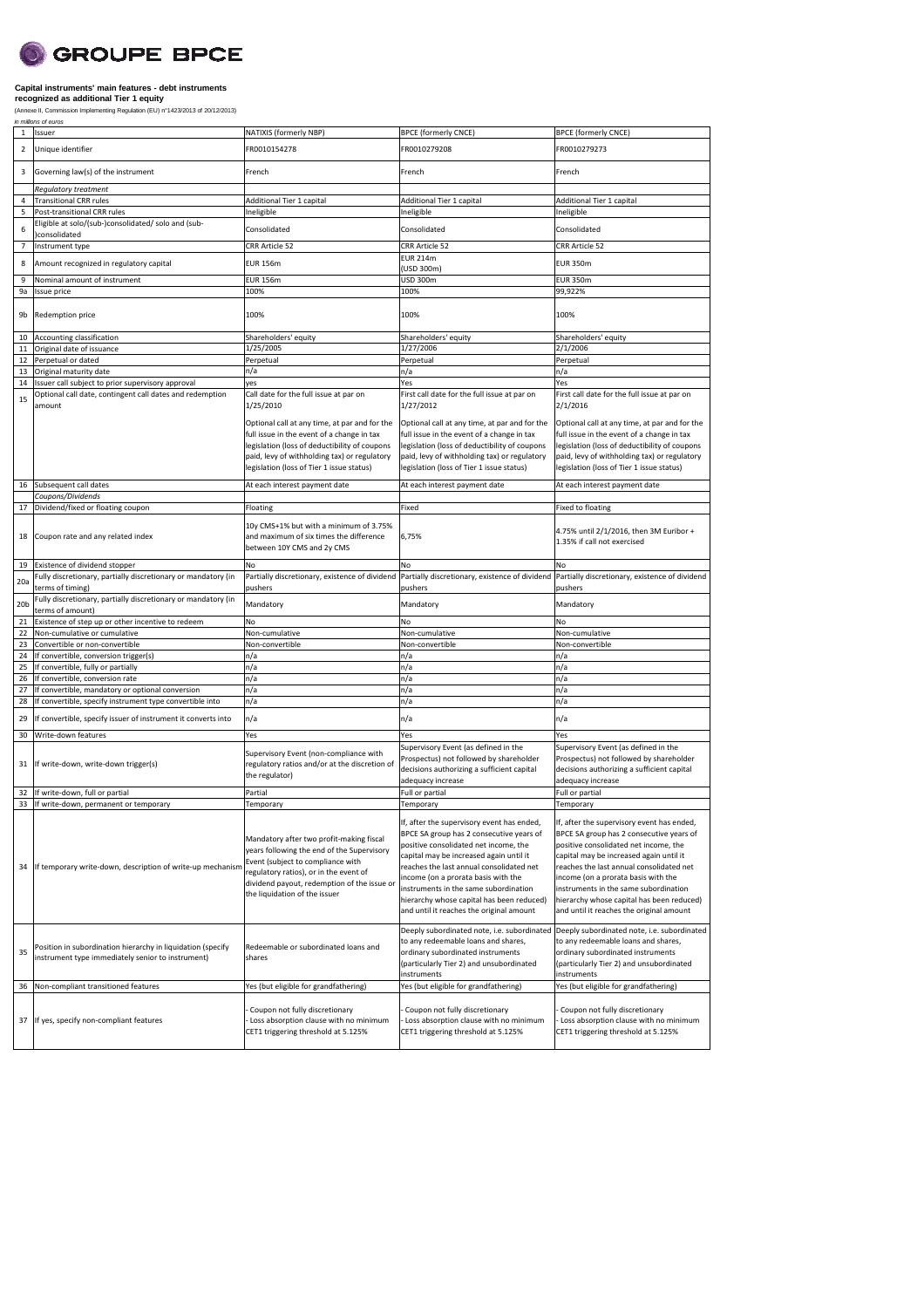# **O** GROUPE BPCE

### **Capital instruments' main features - debt instruments recognized as additional Tier 1 equity**

|                        | (Annexe II, Commission Implementing Regulation (EU) n°1423/2013 of 20/12/2013)<br>in millions of euros                                        |                                                                                                                                                                                                                                           |                                                                                                                                                                                                                                                                                                                                                                       |                                                                                                                                                                                                                                           |  |  |
|------------------------|-----------------------------------------------------------------------------------------------------------------------------------------------|-------------------------------------------------------------------------------------------------------------------------------------------------------------------------------------------------------------------------------------------|-----------------------------------------------------------------------------------------------------------------------------------------------------------------------------------------------------------------------------------------------------------------------------------------------------------------------------------------------------------------------|-------------------------------------------------------------------------------------------------------------------------------------------------------------------------------------------------------------------------------------------|--|--|
| $\mathbf{1}$           | Issuer                                                                                                                                        | NATIXIS (formerly NBP)                                                                                                                                                                                                                    | <b>BPCE (formerly CNCE)</b>                                                                                                                                                                                                                                                                                                                                           | NATIXIS                                                                                                                                                                                                                                   |  |  |
| $\overline{2}$         | Unique identifier                                                                                                                             | FR0010531012                                                                                                                                                                                                                              | FR0010535971                                                                                                                                                                                                                                                                                                                                                          | FR0010600163                                                                                                                                                                                                                              |  |  |
| 3                      | Governing law(s) of the instrument                                                                                                            | French                                                                                                                                                                                                                                    | French                                                                                                                                                                                                                                                                                                                                                                | French                                                                                                                                                                                                                                    |  |  |
|                        | <b>Requlatory treatment</b>                                                                                                                   |                                                                                                                                                                                                                                           |                                                                                                                                                                                                                                                                                                                                                                       |                                                                                                                                                                                                                                           |  |  |
| 4                      | <b>Transitional CRR rules</b>                                                                                                                 | Additional Tier 1 capital                                                                                                                                                                                                                 | Additional Tier 1 capital                                                                                                                                                                                                                                                                                                                                             | Additional Tier 1 capital                                                                                                                                                                                                                 |  |  |
| 5                      | Post-transitional CRR rules                                                                                                                   | Ineligible                                                                                                                                                                                                                                | Ineligible                                                                                                                                                                                                                                                                                                                                                            | Ineligible                                                                                                                                                                                                                                |  |  |
| 6                      | Eligible at solo/(sub-)consolidated/ solo and (sub-<br>consolidated                                                                           | Consolidated                                                                                                                                                                                                                              | Consolidated                                                                                                                                                                                                                                                                                                                                                          | Consolidated                                                                                                                                                                                                                              |  |  |
| $\overline{7}$         | Instrument type                                                                                                                               | CRR Article 52                                                                                                                                                                                                                            | CRR Article 52                                                                                                                                                                                                                                                                                                                                                        | CRR Article 52                                                                                                                                                                                                                            |  |  |
| 8                      | Amount recognized in regulatory capital                                                                                                       | <b>EUR 349m</b>                                                                                                                                                                                                                           | <b>EUR 509m</b>                                                                                                                                                                                                                                                                                                                                                       | <b>EUR 150m</b>                                                                                                                                                                                                                           |  |  |
| 9                      | Nominal amount of instrument                                                                                                                  | <b>EUR 349m</b>                                                                                                                                                                                                                           | <b>EUR 509m</b>                                                                                                                                                                                                                                                                                                                                                       | <b>EUR 150m</b>                                                                                                                                                                                                                           |  |  |
| 9a                     | Issue price                                                                                                                                   | 100%                                                                                                                                                                                                                                      | 100%                                                                                                                                                                                                                                                                                                                                                                  | 100%                                                                                                                                                                                                                                      |  |  |
| 9b                     | Redemption price                                                                                                                              | 100%                                                                                                                                                                                                                                      | Partial redemption via public tender at 65%<br>of par on 10/10/2011; 100% on residual<br>amount                                                                                                                                                                                                                                                                       | 100%                                                                                                                                                                                                                                      |  |  |
| 10                     | Accounting classification                                                                                                                     | Shareholders' equity                                                                                                                                                                                                                      | Shareholders' equity                                                                                                                                                                                                                                                                                                                                                  | Shareholders' equity                                                                                                                                                                                                                      |  |  |
| 11                     | Original date of issuance                                                                                                                     | 10/18/2007                                                                                                                                                                                                                                | 10/30/2007                                                                                                                                                                                                                                                                                                                                                            | 3/28/2008                                                                                                                                                                                                                                 |  |  |
| 12                     | Perpetual or dated                                                                                                                            | Perpetual                                                                                                                                                                                                                                 | Perpetual                                                                                                                                                                                                                                                                                                                                                             | Perpetual                                                                                                                                                                                                                                 |  |  |
| 13                     | Original maturity date                                                                                                                        | n/a                                                                                                                                                                                                                                       | n/a                                                                                                                                                                                                                                                                                                                                                                   | n/a                                                                                                                                                                                                                                       |  |  |
| 14                     | Issuer call subject to prior supervisory approval                                                                                             | Yes                                                                                                                                                                                                                                       | Yes                                                                                                                                                                                                                                                                                                                                                                   | Yes                                                                                                                                                                                                                                       |  |  |
| 15                     | Optional call date, contingent call dates and redemption<br>amount                                                                            | Call date for the full issue at par on<br>10/18/2017                                                                                                                                                                                      | First call date for the full issue at par on<br>10/30/2017                                                                                                                                                                                                                                                                                                            | Call date for the full issue at par on<br>3/28/2018                                                                                                                                                                                       |  |  |
|                        |                                                                                                                                               | Optional call at any time, at par and for the<br>full issue in the event of a change in tax<br>legislation (loss of deductibility of coupons<br>paid, levy of withholding tax) or regulatory<br>legislation (loss of Tier 1 issue status) | Optional call at any time, at par and for the<br>full issue in the event of a change in tax<br>legislation (loss of deductibility of coupons<br>paid, levy of withholding tax) or regulatory<br>legislation (loss of Tier 1 issue status)                                                                                                                             | Optional call at any time, at par and for the<br>full issue in the event of a change in tax<br>legislation (loss of deductibility of coupons<br>paid, levy of withholding tax) or regulatory<br>legislation (loss of Tier 1 issue status) |  |  |
| 16                     | Subsequent call dates                                                                                                                         | At each interest payment date                                                                                                                                                                                                             | At each interest payment date                                                                                                                                                                                                                                                                                                                                         | At each interest payment date                                                                                                                                                                                                             |  |  |
|                        | Coupons/Dividends                                                                                                                             |                                                                                                                                                                                                                                           |                                                                                                                                                                                                                                                                                                                                                                       |                                                                                                                                                                                                                                           |  |  |
| 17                     | Dividend/fixed or floating coupon                                                                                                             | Fixed                                                                                                                                                                                                                                     | Fixed to floating                                                                                                                                                                                                                                                                                                                                                     | Fixed                                                                                                                                                                                                                                     |  |  |
| 18                     | Coupon rate and any related index                                                                                                             | 6,307%                                                                                                                                                                                                                                    | 6.117% until 10/30/2017, then 3M Euribor +<br>2.37% if call not exercised                                                                                                                                                                                                                                                                                             | 8,65%                                                                                                                                                                                                                                     |  |  |
| 19                     | Existence of dividend stopper                                                                                                                 | No                                                                                                                                                                                                                                        | No                                                                                                                                                                                                                                                                                                                                                                    | No                                                                                                                                                                                                                                        |  |  |
|                        | Fully discretionary, partially discretionary or mandatory (in                                                                                 |                                                                                                                                                                                                                                           | Partially discretionary, existence of dividend Partially discretionary, existence of dividend                                                                                                                                                                                                                                                                         | Partially discretionary, existence of dividend                                                                                                                                                                                            |  |  |
| 20a<br>20 <sub>b</sub> | terms of timing)<br>Fully discretionary, partially discretionary or mandatory (in                                                             | pushers<br>Mandatory                                                                                                                                                                                                                      | pushers<br>Mandatory                                                                                                                                                                                                                                                                                                                                                  | pushers<br>Mandatory                                                                                                                                                                                                                      |  |  |
|                        | terms of amount)                                                                                                                              |                                                                                                                                                                                                                                           |                                                                                                                                                                                                                                                                                                                                                                       |                                                                                                                                                                                                                                           |  |  |
| 21                     | Existence of step up or other incentive to redeem                                                                                             | Yes                                                                                                                                                                                                                                       | Yes                                                                                                                                                                                                                                                                                                                                                                   | Yes                                                                                                                                                                                                                                       |  |  |
| 22<br>23               | Non-cumulative or cumulative<br>Convertible or non-convertible                                                                                | Non-cumulative<br>Non-convertible                                                                                                                                                                                                         | Non-cumulative<br>Non-convertible                                                                                                                                                                                                                                                                                                                                     | Non-cumulative<br>Non-convertible                                                                                                                                                                                                         |  |  |
| 24                     | If convertible, conversion trigger(s)                                                                                                         | n/a                                                                                                                                                                                                                                       | n/a                                                                                                                                                                                                                                                                                                                                                                   | n/a                                                                                                                                                                                                                                       |  |  |
| 25                     | If convertible, fully or partially                                                                                                            | n/a                                                                                                                                                                                                                                       | n/a                                                                                                                                                                                                                                                                                                                                                                   | n/a                                                                                                                                                                                                                                       |  |  |
| 26                     | If convertible, conversion rate                                                                                                               | n/a                                                                                                                                                                                                                                       | n/a                                                                                                                                                                                                                                                                                                                                                                   | n/a                                                                                                                                                                                                                                       |  |  |
| 27                     | If convertible, mandatory or optional conversion                                                                                              | n/a                                                                                                                                                                                                                                       | n/a                                                                                                                                                                                                                                                                                                                                                                   | n/a                                                                                                                                                                                                                                       |  |  |
| 28                     | If convertible, specify instrument type convertible into                                                                                      | n/a                                                                                                                                                                                                                                       | n/a                                                                                                                                                                                                                                                                                                                                                                   | n/a                                                                                                                                                                                                                                       |  |  |
| 29                     | If convertible, specify issuer of instrument it converts into                                                                                 | n/a                                                                                                                                                                                                                                       | n/a                                                                                                                                                                                                                                                                                                                                                                   | n/a                                                                                                                                                                                                                                       |  |  |
| 30                     | Write-down features                                                                                                                           | Yes                                                                                                                                                                                                                                       | Yes                                                                                                                                                                                                                                                                                                                                                                   | Yes                                                                                                                                                                                                                                       |  |  |
| 31                     | If write-down, write-down trigger(s)                                                                                                          | Supervisory Event (non-compliance with<br>regulatory ratios and/or at the discretion of<br>the regulator)                                                                                                                                 | Supervisory Event (as defined in the<br>Prospectus) not followed by shareholder<br>decisions authorizing a sufficient capital<br>adequacy increase                                                                                                                                                                                                                    | Supervisory Event (non-compliance with<br>regulatory ratios and/or at the discretion of<br>the regulator)                                                                                                                                 |  |  |
| 32                     | If write-down, full or partial                                                                                                                | Partial                                                                                                                                                                                                                                   | Full or partial                                                                                                                                                                                                                                                                                                                                                       | Partial                                                                                                                                                                                                                                   |  |  |
| 34                     | 33 If write-down, permanent or temporary<br>If temporary write-down, description of write-up mechanism (subject to compliance with regulatory | Temporary<br>Optional after two profit-making fiscal years<br>following the end of the Supervisory Event<br>ratios), or in the event of dividend payout or income (on a prorata basis with the<br>redemption of the issue                 | Temporary<br>If, after the supervisory event has ended,<br>BPCE SA group has 2 consecutive years of<br>positive consolidated net income, the<br>capital may be increased again until it<br>reaches the last annual consolidated net<br>instruments in the same subordination<br>hierarchy whose capital has been reduced)<br>and until it reaches the original amount | Temporary<br>Optional after two profit-making fiscal years<br>following the end of the Supervisory Event<br>(subject to compliance with regulatory<br>ratios), or in the event of dividend payout or<br>redemption of the issue           |  |  |
| 35                     | Position in subordination hierarchy in liquidation (specify<br>instrument type immediately senior to instrument)                              | Redeemable or subordinated loans and<br>shares                                                                                                                                                                                            | Deeply subordinated note, i.e. subordinated<br>to any redeemable loans and shares,<br>Redeemable or subordinated loans and<br>ordinary subordinated instruments<br>shares<br>(particularly Tier 2) and unsubordinated<br>instruments                                                                                                                                  |                                                                                                                                                                                                                                           |  |  |
| 36                     | Non-compliant transitioned features                                                                                                           | Yes (but eligible for grandfathering)                                                                                                                                                                                                     | Yes (but eligible for grandfathering)                                                                                                                                                                                                                                                                                                                                 | Yes (but eligible for grandfathering)                                                                                                                                                                                                     |  |  |
| 37                     | If yes, specify non-compliant features                                                                                                        | Step up clause<br>Coupon not fully discretionary<br>Loss absorption clause with no minimum<br>CET1 triggering threshold at 5.125%                                                                                                         | Step up clause<br>Coupon not fully discretionary<br>Loss absorption clause with no minimum<br>CET1 triggering threshold at 5.125%                                                                                                                                                                                                                                     | Step up clause<br>Coupon not fully discretionary<br>Loss absorption clause with no minimum<br>CET1 triggering threshold at 5.125%                                                                                                         |  |  |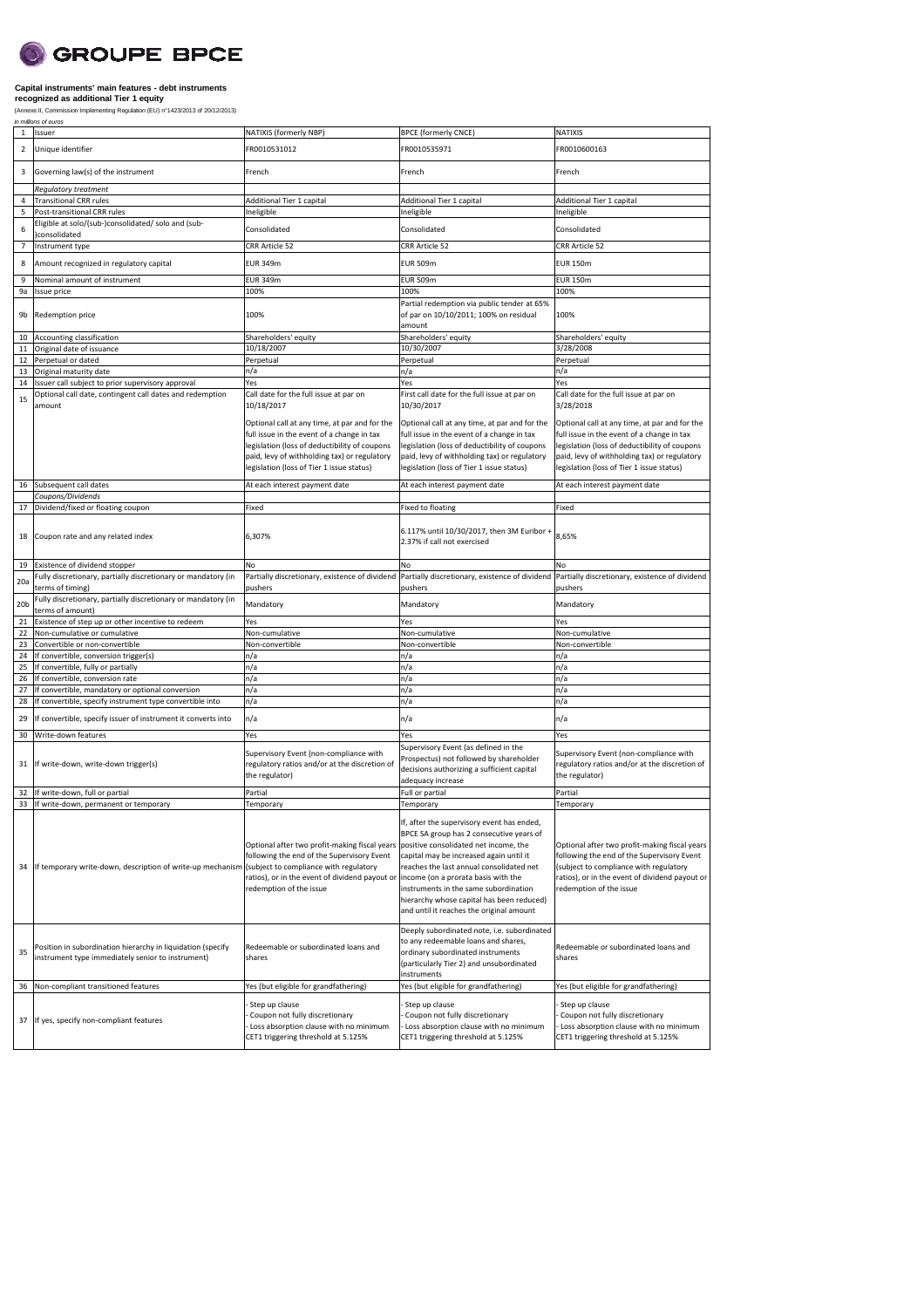# **SCROUPE BPCE**

#### **Capital instruments' main features - debt instruments recognized as additional Tier 1 equity**

(Annexe II, Commission Implementing Regulation (EU) n°1423/2013 of 20/12/2013)<br>*in millions of euros* 

| 1               | Issuer                                                                                                           | <b>NATIXIS</b>                                                                                                                                                                                                                            | <b>BPCE</b>                                                                                                                                                                                                                                                                                                                                                                                     | <b>BPCE</b>                                                                                                                                                                                                                                                                                                                                                                                    |
|-----------------|------------------------------------------------------------------------------------------------------------------|-------------------------------------------------------------------------------------------------------------------------------------------------------------------------------------------------------------------------------------------|-------------------------------------------------------------------------------------------------------------------------------------------------------------------------------------------------------------------------------------------------------------------------------------------------------------------------------------------------------------------------------------------------|------------------------------------------------------------------------------------------------------------------------------------------------------------------------------------------------------------------------------------------------------------------------------------------------------------------------------------------------------------------------------------------------|
| $\overline{2}$  | Unique identifier                                                                                                | USF6483LHM57                                                                                                                                                                                                                              | FR0010777516                                                                                                                                                                                                                                                                                                                                                                                    | FR0010777524                                                                                                                                                                                                                                                                                                                                                                                   |
| 3               | Governing law(s) of the instrument                                                                               | New York State (excluding regulatory status<br>governed by French law)                                                                                                                                                                    | French                                                                                                                                                                                                                                                                                                                                                                                          | French                                                                                                                                                                                                                                                                                                                                                                                         |
|                 | Regulatory treatment                                                                                             |                                                                                                                                                                                                                                           |                                                                                                                                                                                                                                                                                                                                                                                                 |                                                                                                                                                                                                                                                                                                                                                                                                |
| 4               | <b>Transitional CRR rules</b>                                                                                    | Additional Tier 1 capital                                                                                                                                                                                                                 | Additional Tier 1 capital                                                                                                                                                                                                                                                                                                                                                                       | Additional Tier 1 capital                                                                                                                                                                                                                                                                                                                                                                      |
| 5               | Post-transitional CRR rules<br>Eligible at solo/(sub-)consolidated/ solo and (sub-                               | Ineligible                                                                                                                                                                                                                                | Ineligible                                                                                                                                                                                                                                                                                                                                                                                      | Ineligible                                                                                                                                                                                                                                                                                                                                                                                     |
| 6               | consolidated                                                                                                     | Consolidated                                                                                                                                                                                                                              | Consolidated                                                                                                                                                                                                                                                                                                                                                                                    | Consolidated                                                                                                                                                                                                                                                                                                                                                                                   |
| 7               | Instrument type                                                                                                  | CRR Article 52                                                                                                                                                                                                                            | CRR Article 52                                                                                                                                                                                                                                                                                                                                                                                  | CRR Article 52                                                                                                                                                                                                                                                                                                                                                                                 |
| 8               | Amount recognized in regulatory capital                                                                          | <b>EUR 129m</b><br>(USD 186m)                                                                                                                                                                                                             | <b>EUR 52m</b>                                                                                                                                                                                                                                                                                                                                                                                  | <b>EUR 374m</b>                                                                                                                                                                                                                                                                                                                                                                                |
| 9               | Nominal amount of instrument                                                                                     | <b>USD 186m</b>                                                                                                                                                                                                                           | EUR 52m                                                                                                                                                                                                                                                                                                                                                                                         | <b>EUR 374m</b>                                                                                                                                                                                                                                                                                                                                                                                |
| 9a              | Issue price                                                                                                      | 100%                                                                                                                                                                                                                                      | 100%                                                                                                                                                                                                                                                                                                                                                                                            | 100%                                                                                                                                                                                                                                                                                                                                                                                           |
| 9b              | Redemption price                                                                                                 | 100%                                                                                                                                                                                                                                      | 100%                                                                                                                                                                                                                                                                                                                                                                                            | 100%                                                                                                                                                                                                                                                                                                                                                                                           |
| 10              | Accounting classification                                                                                        | Shareholders' equity                                                                                                                                                                                                                      | Shareholders' equity                                                                                                                                                                                                                                                                                                                                                                            | Shareholders' equity                                                                                                                                                                                                                                                                                                                                                                           |
| 11              | Original date of issuance                                                                                        | 4/30/2008                                                                                                                                                                                                                                 | 8/6/2009                                                                                                                                                                                                                                                                                                                                                                                        | 8/6/2009                                                                                                                                                                                                                                                                                                                                                                                       |
| 12              | Perpetual or dated                                                                                               | Perpetual                                                                                                                                                                                                                                 | Perpetual                                                                                                                                                                                                                                                                                                                                                                                       | Perpetual                                                                                                                                                                                                                                                                                                                                                                                      |
| 13              | Original maturity date                                                                                           | n/a                                                                                                                                                                                                                                       | n/a                                                                                                                                                                                                                                                                                                                                                                                             | n/a                                                                                                                                                                                                                                                                                                                                                                                            |
| 14              | Issuer call subject to prior supervisory approval                                                                | Yes                                                                                                                                                                                                                                       | Yes                                                                                                                                                                                                                                                                                                                                                                                             | Yes                                                                                                                                                                                                                                                                                                                                                                                            |
| 15              | Optional call date, contingent call dates and redemption<br>amount                                               | Call date for the full issue at par on<br>4/30/2018                                                                                                                                                                                       | First call date for the full issue at par on<br>9/30/2015                                                                                                                                                                                                                                                                                                                                       | First call date for the full issue at par on<br>9/30/2019                                                                                                                                                                                                                                                                                                                                      |
|                 |                                                                                                                  | Optional call at any time, at par and for the<br>full issue in the event of a change in tax<br>legislation (loss of deductibility of coupons<br>paid, levy of withholding tax) or regulatory<br>legislation (loss of Tier 1 issue status) | Optional call at any time, at par and for the<br>full issue in the event of a change in tax<br>legislation (loss of deductibility of coupons<br>paid, levy of withholding tax) or regulatory<br>legislation (loss of Tier 1 issue status)                                                                                                                                                       | Optional call at any time, at par and for the<br>full issue in the event of a change in tax<br>legislation (loss of deductibility of coupons<br>paid, levy of withholding tax) or regulatory<br>legislation (loss of Tier 1 issue status)                                                                                                                                                      |
| 16              | Subsequent call dates                                                                                            | At each interest payment date                                                                                                                                                                                                             | At each interest payment date                                                                                                                                                                                                                                                                                                                                                                   | At each interest payment date                                                                                                                                                                                                                                                                                                                                                                  |
|                 | Coupons/Dividends                                                                                                |                                                                                                                                                                                                                                           |                                                                                                                                                                                                                                                                                                                                                                                                 |                                                                                                                                                                                                                                                                                                                                                                                                |
| 17              | Dividend/fixed or floating coupon                                                                                | Fixed                                                                                                                                                                                                                                     | Fixed                                                                                                                                                                                                                                                                                                                                                                                           | Fixed to floating                                                                                                                                                                                                                                                                                                                                                                              |
| 18              | Coupon rate and any related index                                                                                | 10%                                                                                                                                                                                                                                       | 13%                                                                                                                                                                                                                                                                                                                                                                                             | 12.5% until 9/30/2019, then 3M Euribor +<br>13.13% if call not exercised                                                                                                                                                                                                                                                                                                                       |
| 19              | Existence of dividend stopper                                                                                    | No                                                                                                                                                                                                                                        | No                                                                                                                                                                                                                                                                                                                                                                                              | No                                                                                                                                                                                                                                                                                                                                                                                             |
|                 | Fully discretionary, partially discretionary or mandatory (in                                                    | Partially discretionary, existence of dividend Partially discretionary, existence of dividend                                                                                                                                             |                                                                                                                                                                                                                                                                                                                                                                                                 | Partially discretionary, existence of dividend                                                                                                                                                                                                                                                                                                                                                 |
| 20a             | terms of timing)                                                                                                 | pushers                                                                                                                                                                                                                                   | pushers                                                                                                                                                                                                                                                                                                                                                                                         | pushers                                                                                                                                                                                                                                                                                                                                                                                        |
| 20 <sub>b</sub> | Fully discretionary, partially discretionary or mandatory (in<br>terms of amount)                                | Mandatory                                                                                                                                                                                                                                 | Mandatory                                                                                                                                                                                                                                                                                                                                                                                       | Mandatory                                                                                                                                                                                                                                                                                                                                                                                      |
| 21              | Existence of step up or other incentive to redeem                                                                | Yes                                                                                                                                                                                                                                       | No                                                                                                                                                                                                                                                                                                                                                                                              | Yes                                                                                                                                                                                                                                                                                                                                                                                            |
| 22              | Non-cumulative or cumulative                                                                                     | Non-cumulative                                                                                                                                                                                                                            | Non-cumulative                                                                                                                                                                                                                                                                                                                                                                                  | Non-cumulative                                                                                                                                                                                                                                                                                                                                                                                 |
| 23              | Convertible or non-convertible                                                                                   | Non-convertible                                                                                                                                                                                                                           | Non-convertible                                                                                                                                                                                                                                                                                                                                                                                 | Non-convertible                                                                                                                                                                                                                                                                                                                                                                                |
| 24              | If convertible, conversion trigger(s)                                                                            | n/a                                                                                                                                                                                                                                       | n/a                                                                                                                                                                                                                                                                                                                                                                                             | n/a                                                                                                                                                                                                                                                                                                                                                                                            |
| 25              | If convertible, fully or partially                                                                               | n/a                                                                                                                                                                                                                                       | n/a                                                                                                                                                                                                                                                                                                                                                                                             | n/a                                                                                                                                                                                                                                                                                                                                                                                            |
| 26              | If convertible, conversion rate                                                                                  | n/a                                                                                                                                                                                                                                       | n/a                                                                                                                                                                                                                                                                                                                                                                                             | n/a                                                                                                                                                                                                                                                                                                                                                                                            |
| 27              | If convertible, mandatory or optional conversion                                                                 | n/a                                                                                                                                                                                                                                       | n/a                                                                                                                                                                                                                                                                                                                                                                                             | n/a                                                                                                                                                                                                                                                                                                                                                                                            |
| 28              | If convertible, specify instrument type convertible into                                                         | n/a                                                                                                                                                                                                                                       | n/a                                                                                                                                                                                                                                                                                                                                                                                             | n/a                                                                                                                                                                                                                                                                                                                                                                                            |
| 29              | If convertible, specify issuer of instrument it converts into                                                    | n/a                                                                                                                                                                                                                                       | n/a                                                                                                                                                                                                                                                                                                                                                                                             | n/a                                                                                                                                                                                                                                                                                                                                                                                            |
| 30              | Write-down features                                                                                              | Yes                                                                                                                                                                                                                                       | Yes                                                                                                                                                                                                                                                                                                                                                                                             | Yes                                                                                                                                                                                                                                                                                                                                                                                            |
| 31              | If write-down, write-down trigger(s)                                                                             | Supervisory Event (non-compliance with<br>regulatory ratios and/or at the discretion of<br>the regulator)                                                                                                                                 | Supervisory Event (as defined in the<br>Prospectus) not followed by shareholder<br>decisions authorizing a sufficient capital<br>adequacy increase                                                                                                                                                                                                                                              | Supervisory Event (as defined in the<br>Prospectus) not followed by shareholder<br>decisions authorizing a sufficient capital<br>adequacy increase                                                                                                                                                                                                                                             |
| 32              | If write-down, full or partial                                                                                   | Partial                                                                                                                                                                                                                                   | Full or partial                                                                                                                                                                                                                                                                                                                                                                                 | Full or partial                                                                                                                                                                                                                                                                                                                                                                                |
|                 | 33 If write-down, permanent or temporary                                                                         | Temporary                                                                                                                                                                                                                                 | Temporary                                                                                                                                                                                                                                                                                                                                                                                       | Temporary                                                                                                                                                                                                                                                                                                                                                                                      |
| 34              | If temporary write-down, description of write-up mechanism (subject to compliance with regulatory                | Optional after two profit-making fiscal years<br>following the end of the Supervisory Event<br>ratios), or in the event of dividend payout or<br>redemption of the issue                                                                  | It, atter the supervisory event has ended,<br>BPCE SA group has 2 consecutive years of<br>positive consolidated net income, the<br>capital may be increased again until it<br>reaches the last annual consolidated net<br>income (on a prorata basis with the<br>instruments in the same subordination<br>hierarchy whose capital has been reduced)<br>and until it reaches the original amount | f, after the supervisory event has ended,<br>BPCE SA group has 2 consecutive years of<br>positive consolidated net income, the<br>capital may be increased again until it<br>reaches the last annual consolidated net<br>income (on a prorata basis with the<br>instruments in the same subordination<br>hierarchy whose capital has been reduced)<br>and until it reaches the original amount |
| 35              | Position in subordination hierarchy in liquidation (specify<br>instrument type immediately senior to instrument) | Redeemable or subordinated loans and<br>shares                                                                                                                                                                                            | Deeply subordinated note, i.e. subordinated<br>to any redeemable loans and shares,<br>ordinary subordinated instruments<br>(particularly Tier 2) and unsubordinated<br>instruments                                                                                                                                                                                                              | Deeply subordinated note, i.e. subordinated<br>to any redeemable loans and shares,<br>ordinary subordinated instruments<br>(particularly Tier 2) and unsubordinated<br>instruments                                                                                                                                                                                                             |
|                 | 36 Non-compliant transitioned features                                                                           | Yes (but eligible for grandfathering)                                                                                                                                                                                                     | Yes (but eligible for grandfathering)                                                                                                                                                                                                                                                                                                                                                           | Yes (but eligible for grandfathering)                                                                                                                                                                                                                                                                                                                                                          |
| 37              | If yes, specify non-compliant features                                                                           | Step up clause<br>Coupon not fully discretionary<br>Loss absorption clause with no minimum<br>CET1 triggering threshold at 5.125%                                                                                                         | Coupon not fully discretionary<br>Loss absorption clause with no minimum<br>CET1 triggering threshold at 5.125%                                                                                                                                                                                                                                                                                 | Step up clause<br>Coupon not fully discretionary<br>Loss absorption clause with no minimum<br>CET1 triggering threshold at 5.125%                                                                                                                                                                                                                                                              |